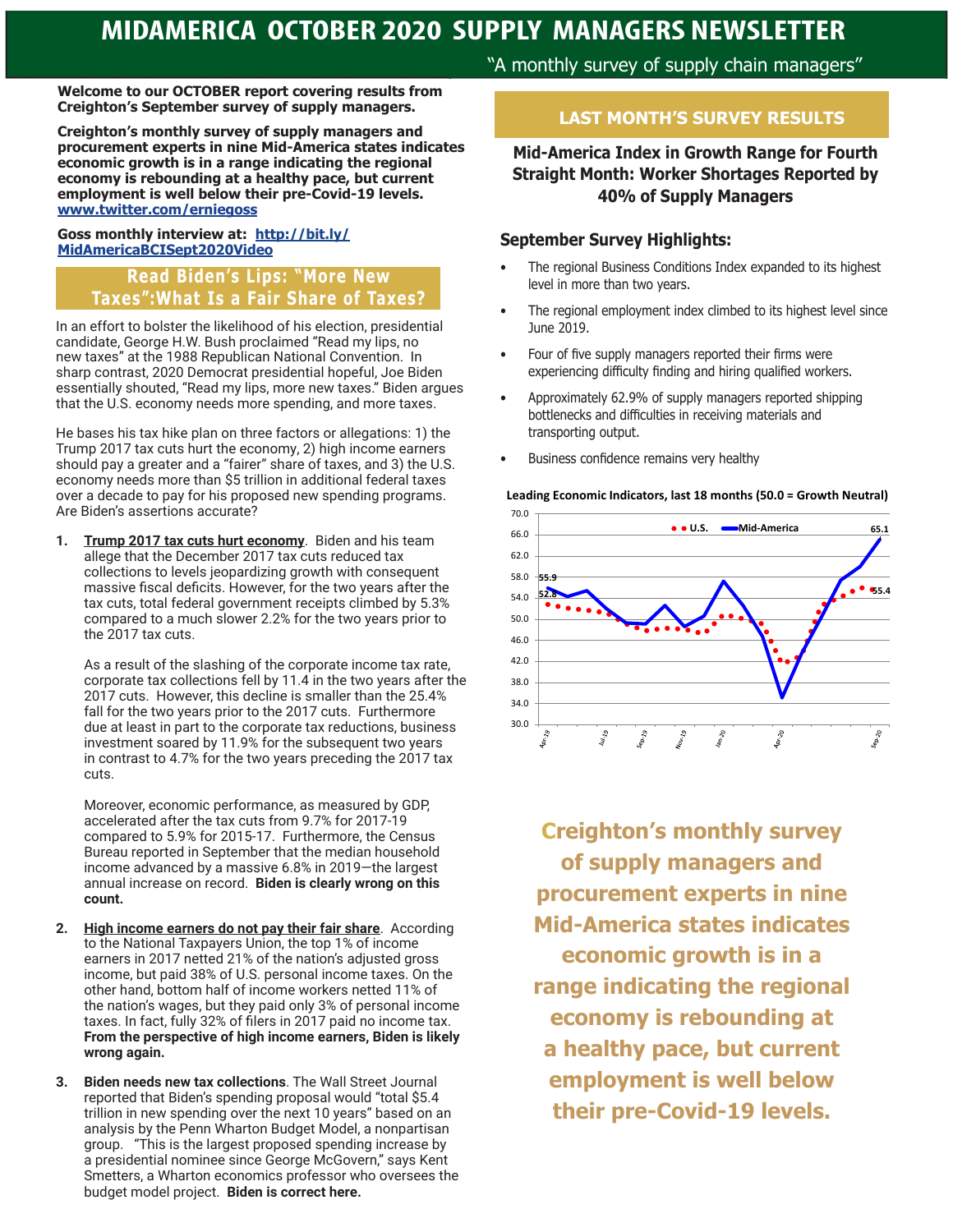For the fourth straight month, the Creighton University Mid-America Business Conditions Index, a leading economic indicator for the nine-state region stretching from Minnesota to Arkansas, advanced above growth neutral and to its highest level since May 2018.

**Overall index:** In April of this year, Covid-19 pushed the overall index to its lowest level in 11years. Since April, the overall index has risen five consecutive months with four straight months above growth neutral 50.0. The September Business Conditions Index, which ranges between 0 and 100, increased to 65.1 from August's 60.0.

Creighton's monthly survey results have mirrored the national manufacturing survey results indicating that the manufacturing sector has been expanding at a solid pace since sinking to a post-2008 recession low in April. Even so, current output in the regional and U.S. manufacturing sectors remains well below pre-COVID-19 levels. I expect the national number to rise well above growth neutral for September when it is released later this morning.

**Employment:** The regional employment index moved well above growth neutral for September to its highest level since June 2019, climbing to 61.8 from 54.8 in August. Prior to COVID-19, the regional insured unemployment rate for the region stood at 1.3%. It reached a high of 11% in May and fell to 4.6% in September.

Importantly, four of five supply managers reported that their firms were experiencing difficulty finding and hiring qualified workers.

As stated by one supply manager, "Very competitive for entry level staff and company is having to adjust scale wages."

- "Tough navigating: Just a lot of cross currents and changes."
- "March thru May hiring was significantly down due to COVID, but since July we are rebounding strongly."
- "In September, we have many openings, some are tough to fill."
- "I expect the economy to go up assuming President is reelected.

**Wholesale Prices:** The wholesale inflation gauge for the month soared to 71.5 from 53.3 in August.

Though inflationary pressures have risen over the last several months, the Federal Reserve remains comfortable with current ultra-low short-term interest rates. In recent meetings of the rate setting committee, the FOMC, the committee indicated they will likely keep short-term interest rates at near record lows well into the future even as inflation ticks up above their target.

**Confidence:** Looking ahead six months, economic optimism, as captured by the September Business Confidence Index, dipped to a still strong 69.4 from 73.3 in August.

An expanding manufacturing sector, the federal stimulus plan, the Federal Reserve monetary incentive programs, and U.S. stock markets supported September's very healthy confidence index.

## "A monthly survey of supply chain managers"

**Inventories:** The regional inventory index for September, reflecting levels of raw materials and supplies, increased to a weak 45.6 from last month's 41.7.

**Trade:** The regional trade numbers were down for the month, with new export orders falling to 50.0 from August's 58.3. An expanding domestic manufacturing sector supported a solid import index at 56.0, down slightly from August's 56.8.

#### **Other survey components of the August Business Conditions Index were:** new orders at 79.4, up from 72.6 in

August; the production or sales index expanded to 72.1 from 67.7 in August; and the speed of deliveries of raw materials and supplies index at 66.7 up from last month's 63.3 (indicating slower deliveries for September).

Approximately 62.9% of supply managers reported shipping bottlenecks and difficulties in receiving materials and transporting output in September.

The Creighton Economic Forecasting Group has conducted the monthly survey of supply managers in nine states since 1994 to produce leading economic indicators of the Mid-America economy. States included in the survey are Arkansas, Iowa, Kansas, Minnesota, Missouri, Nebraska, North Dakota, Oklahoma and South Dakota.

The forecasting group's overall index, referred to as the Business Conditions Index, ranges between 0 and 100. An index greater than 50 indicates an expansionary economy over the course of the next three to six months.

The Business Conditions Index is a mathematical average of indices for new orders, production or sales, employment, inventories and delivery lead time. This is the same methodology, used since 1931 by the **Institute for Supply Management (ISM)**, formerly the National Association of Purchasing Management. The Mid-America report is produced independently of the national ISM.

#### **MID-AMERICA STATES**

**ARKANSAS:** The September Business Conditions Index for Arkansas rose to 68.5 from August's 63.0. Components from the September survey of supply managers were: new orders at 78.8, production or sales at 48.9, delivery lead time at 77.0, inventories at 53.9, and employment at 63.9. Validating a rapidly improving state economy, U.S. Department of Labor data indicate that the state's insured unemployment rate stood a 0.9% in the second week of March, peaked at 11.7% in the third week of May, and fell to 3.3% in the first week of September.

**IOWA:** Iowa's Business Conditions Index bounced above growth neutral for September. The reading climbed to 67.1 from 56.4 in August. Components of the overall September index were: new orders at 80.1, production. or sales at 70.5, delivery lead time at 65.7, employment at 67.4, and inventories at 64.8. Validating a rapidly improving state economy, U.S. Department of Labor data indicate that the state's insured unemployment rate stood at 1.7% in the second week of March, peaked at 12.4% in the first week of May, and fell to 4.3% in the first week of September.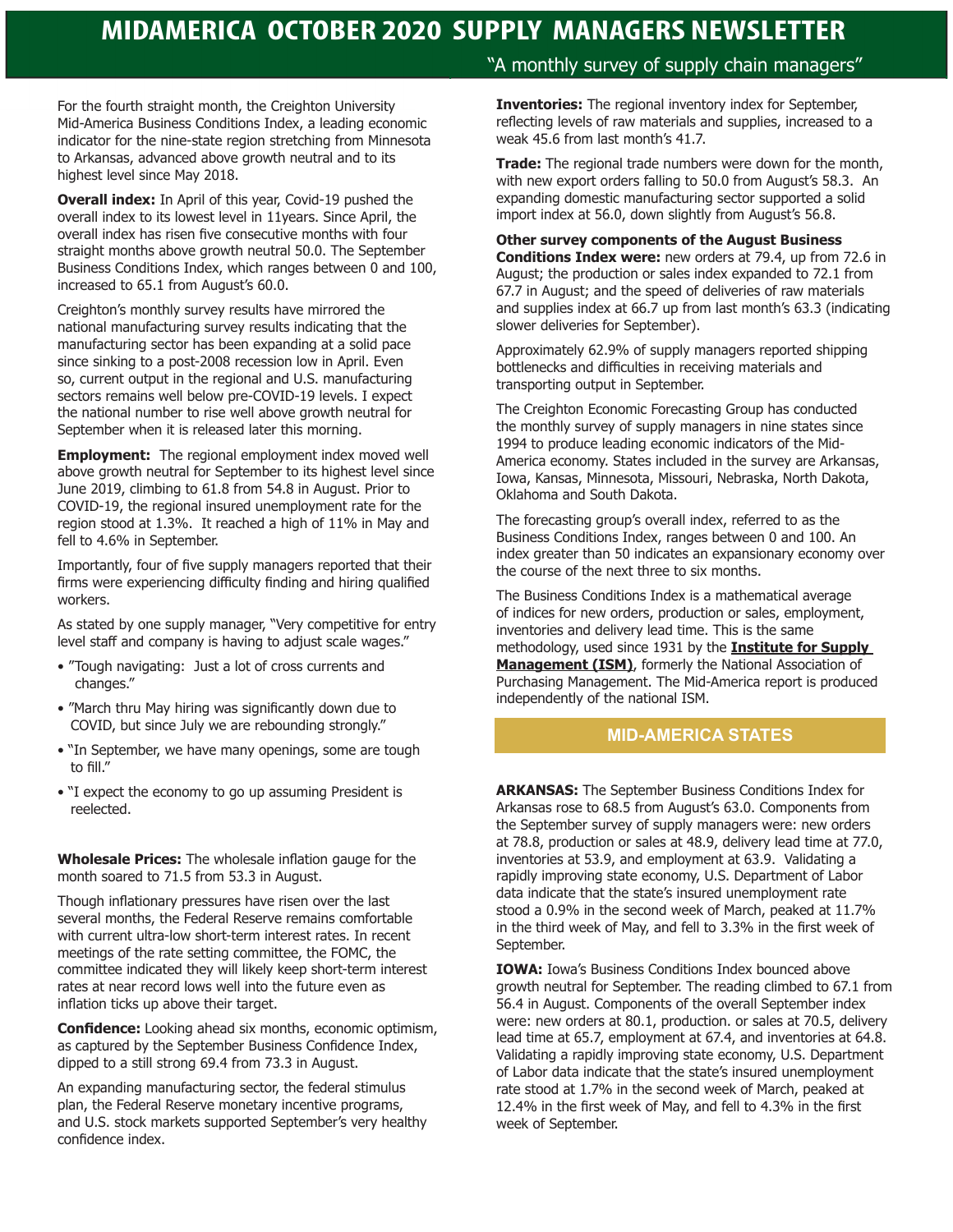**KANSAS:** The Kansas Business Conditions Index for September increased to 69.9 from 63.0 in August. Components of the leading economic indicator from the monthly survey of supply managers were: new orders at 78.9, production or sales at 73.3, delivery lead time at 78.5, employment at 64.2, and inventories at 54.7. Validating a rapidly improving state economy, U.S. Department of Labor data indicate that the state's insured unemployment rate stood at 0.7% in the second week of March, peaked at 14.6% in the third week of May, and fell to 4.1% in the first week of September.

**MINNESOTA:** The September Business Conditions Index for Minnesota increased to 55.9 from 54.5 in August. Components of the overall September index were: new orders at 76.5, production or sales at 61.9, delivery lead time at 46.7, inventories at 35.9, and employment at 58.3. Validating a rapidly improving state economy, U.S. Department of Labor data indicate that the state's insured unemployment rate stood at 2.3% in the second week of March, peaked at 14.9% in the second week of May, and fell to 7.2% in the first week of September

**MISSOURI:** The September Business Conditions Index for Missouri advanced to 74.4 from August's 63.0. Components of the overall index from the survey of supply managers for September were: new orders at 82.5, production or sales at 73.2, delivery lead time at 58.8, inventories at 84.1, and employment at 73.5. Validating a rapidly improving state economy, U.S. Department of Labor data indicate that the state's insured unemployment rate stood at 0.8% in the second week of March, peaked at 9.5% in the third week of May, and fell to 3.2% in the first week of September.

**NEBRASKA:** Nebraska: Nebraska's overall index for September slipped to 62.9 from 64.2 in August. Components of the index from the monthly survey of supply managers for September were: new orders at 77.7, production or sales at 67.7, delivery lead time at 62.6, inventories at 45.4, and employment at 61.2. Validating a rapidly improving state economy, U.S. Department of Labor data indicate that the state's insured unemployment rate stood at 0.5% in the second week of March, peaked at 11% in the fourth week of May, and fell to 3.2% in the first week of September.

**NORTH DAKOTA:** The September Business Conditions Index for North Dakota climbed to 55.6 from 53.6 in August. Components of the overall index for September were: new orders at 69.3, production or sales at 74.3, delivery lead time at 52.2, employment at 40.0, and inventories at 42.1. Validating a rapidly improving state economy, U.S. Department of Labor data indicate that the state's insured unemployment rate stood at1.5% in the second week of March, peaked at 9.7% in the first week of May, and fell to 2.3% in the first week of September.

**OKLAHOMA:** The state's Business Conditions Index remained above growth neutral in September. The overall index declined to a solid 58.6 from August's 61.8. Components of the overall September index were: new orders at 76.9, production or sales at 66.8, delivery lead time at 51.5, inventories at 38.8, and employment at 59.2. Validating a rapidly improving state economy, U.S. Department of Labor data indicate that the state's insured unemployment rate stood at 1.1% in the second week of March, peaked at 9.6% in third week of May, and fell to 7.1% in the first week of September.

### "A monthly survey of supply chain managers"

**SOUTH DAKOTA:** The September Business Conditions Index for South Dakota fell to 59.9 from 62.9 in August. Components of the overall index from the September survey of supply managers in the state were: new orders at 77.1, production or sales at 67.1, delivery lead time at 54.9, inventories at 40.8, and employment at 59.8. Validating a rapidly improving state economy, U.S. Department of Labor data indicate that the state's insured unemployment rate stood at 0.6% in the second week of March, peaked at 9.7% in the fourth week of May, and fell to 1.6% in the first week of September.

Survey results for September will be released on the first business day of the following month, Thursday, October 1.



- The nation added 661,000 jobs and the unemployment rate declined to 7.9% even as the Census Bureau shed 34,000 temporary jobs.
- The sales of previously owned housing rose to an annualized, seasonally adjusted 6,000,000 units in August, the fastest pace since December 2006.
- Purchasing management indices (PMI) for both ISM's national survey and Creighton's Mid-America were in a range indicating healthy manufacturing growth.
- Amazon announced that it would open 1,500 small warehouses in the nation's suburbs.

### THE BEARISH NEWS

- Core retail sales fell 0.1% in August. Higher gasoline prices pushed overall retail sales up by 0.6%.
- The U.S. trade deficit for August climbed by 3.5%.
- The U.S. budget deficit hit an all-time high of \$3 trillion for the first 11 months of fiscal 2020.

### **NUMBER OF THE MONTH**

**96.** Former President Jimmy Carter celebrated his 96th birthday on October 1, 2020. He has now become the longest-lived of all those to hold the nation's highest political office.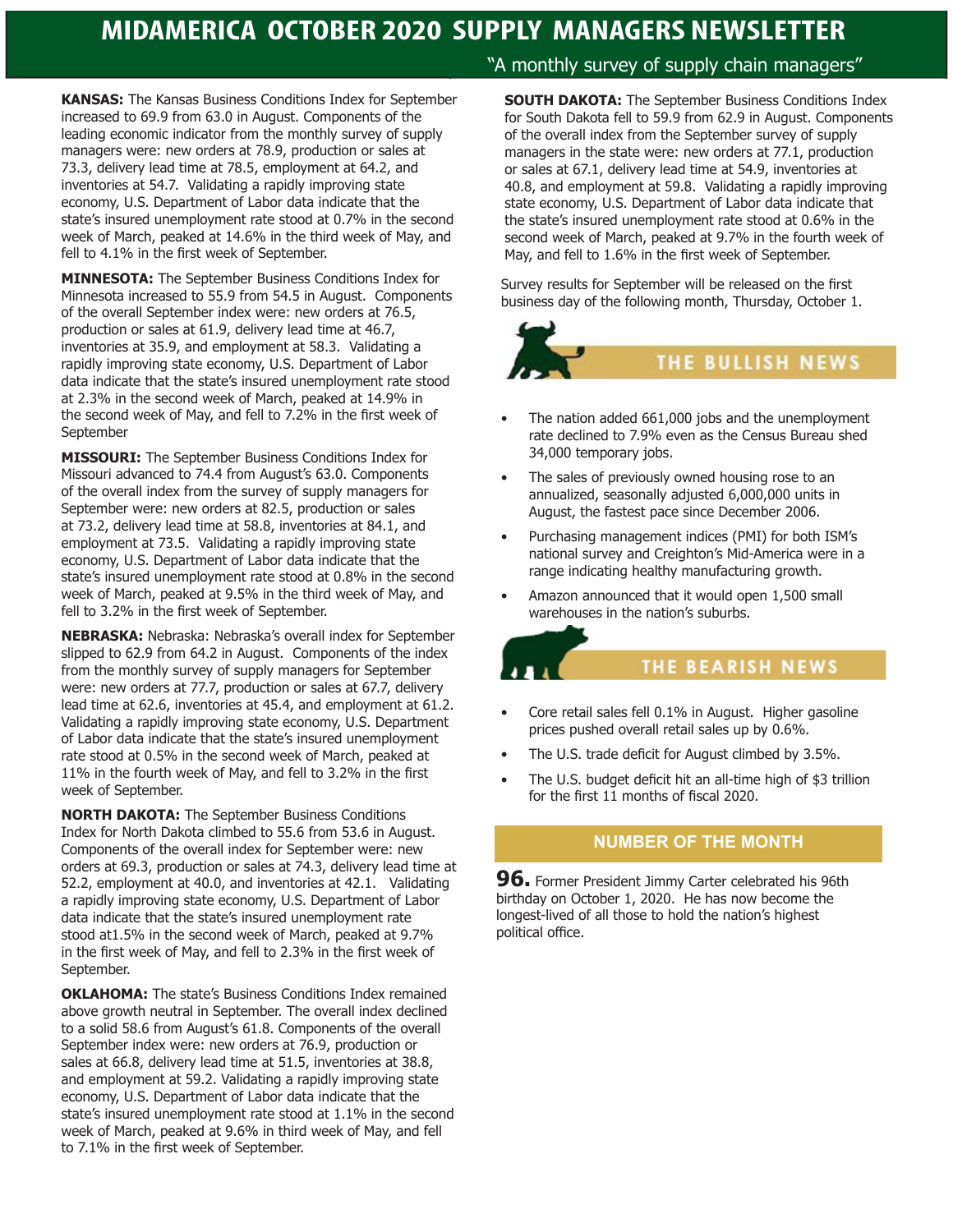## **THE OUTLOOK**

**Goldman Sachs (September 11, 2020).** Goldman Sachs has upgraded its forecasts for the US economy and now expects GDP to reach 35% in the third quarter of the year, making it by far the most bullish bank on Wall Street. Goldman Sachs is predicting US Q3 GDP to be 35% due to a better than expected August jobs report. \*The bank said in a note on Thursday: "We upgraded our near-term growth forecasts based on the much stronger-thanexpected August jobs report and the solid summer data more generally."\*\*The US added 1.37 million jobs in August, higher than an expected addition of 1.35 million jobs. \*\*The bank said data is pointing to higher real spending in August, another factor prompting its GDP upgrade. \*\*Bloomberg economists are expecting US GDP to be 21% in Q3.

### **https://tinyurl.com/y3c5jsqj**

**Goss (OCTOBER 2020):** \*\*The yield on U.S. long-term Treasury bonds, along with mortgage rates, to climb by as much ¼ % (25 basis points) by the end of 2020. \*\*The October job additions will be healthy but somewhat disappointing in comparison to September's. \*\*Annualized and seasonally adjusted Q3 GDP will range between 14% to 15%.

### **KEEP AN EYE ON**

- U.S. BEA's 3rd Quarter GDP report. On October 29, just in time for the presidential elections, the Bureau of Economic Analysis will release it third quarter GDP numbers. Expect 15% annualized and seasonally adjusted gain which will be good for Trump's reelection.
- ISM's Creighton's Mid-America PMIs. On November 2, ISM and Creighton release manufacturing survey results for October. Expect healthy values from both.
- Creighton's Rural Mainstreet report. On November 19th, Creighton releases its November survey of bank CEOs in rural areas of 10 states in the Rocky Mountains and Plains states.

#### **SUPPLY MANAGER CAREERS**

**Inventory Specialist, Fairview Health Services,** 

**Minneapolis, MN**. Manage/direct the adjustment of inventory levels of stock and nonstock supplies/equipment throughout the site (to include, but not limited to all patient care areas, surgery, ancillary departments, related clinics). Make independent judgments and decisions based on analyzing and monitoring inventory levels to authorize volume purchases regarding inventory levels. Consider labor and acquisition costs in determining appropriate par levels for cost efficient inventory management. Preferred Education: BA/BS, Supply Chain, Logistics, Business, Nursing, Related. Preferred License: Certified Resource and Materials Professional (CMRP), APICS. Preferred Experience: 2 years inventory management in healthcare. Apply: **https://tinyurl.com/y3f5cp57**

"A monthly survey of supply chain managers"

#### **SUPPLY MANAGER READING ROOM**

**"Experts: 3 ways coronavirus has shifted supply chains' focus."** Practitioners from across the industry came together at the U.S. Chamber of Commerce to discuss how the pandemic is affecting their operations. he coronavirus pandemic has brought supply chains to the forefront, whereas previously, many were accustomed to it running unseen in the background of everyday life. But for supply chain leaders, the pandemic has shifted focus from business as usual to crisis management, and planning for more robust supply chains in the future. "What we've seen, for all of us, it's been unprecedented," Georgia Ports Authority Executive Director Griffith Lynch said Tuesday, when practitioners from across the industry came together to share insights with the U.S. Chamber of Commerce. Read rest at: **https://tinyurl.com/ yxeknjaz**

#### **GOSS EGGS (Recent Dumb Economic Moves)**

**Los Angles and New York City political leaders continue to lead the nation in bad economic decisions. Disney this week announced layoffs of almost 30,000 jobs, much of those in LA where the city's lockdowns restrict Disneyland's ability to reopen in Los Angeles. Not surprisingly the latest unemployment rates were 5.1% higher for closed-down Los Angeles than wide-open San Diego. Remarkedly, Covid-19 death rates per 1,000 in population were 1.67 for Los Angeles and 0.56 for San Diego.**

#### **FOLLOW ERNIE**

**Follow Goss on Twitter at http://twitter.com/erniegoss**

**For historical data and forecasts visit our website at: http://business.creighton.edu/organizations-programs/ economic-outlook**